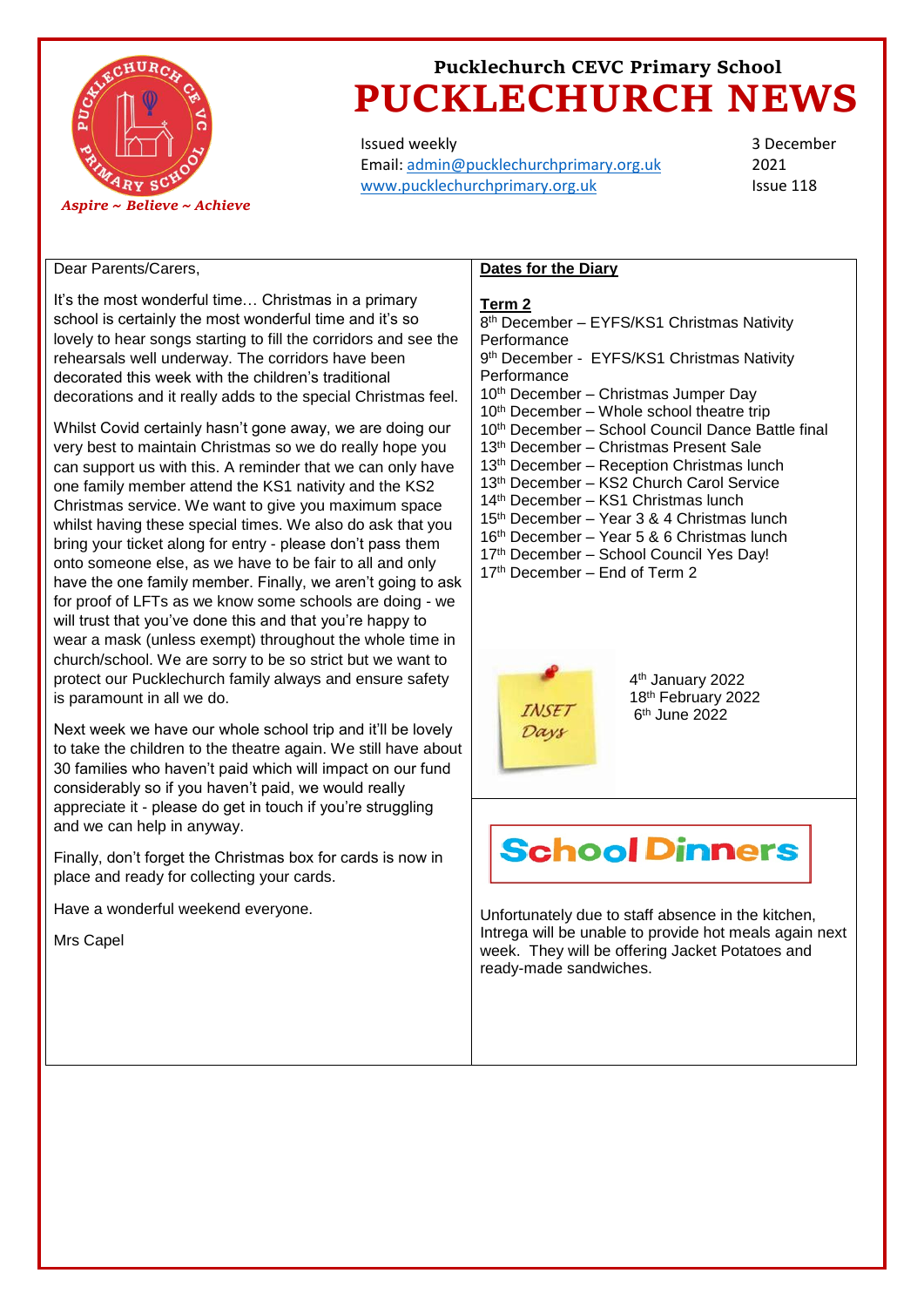

Issued weekly Email: [admin@pucklechurchprimary.org.uk](mailto:admin@pucklechurchprimary.org.uk) [www.pucklechurchprimary.org.uk](http://www.pucklechurchprimary.org.uk/)

3 December 2021 Issue 118



# **Reverse Advent Calendar**

Thank you so much to everyone who donated to the North Bristol Foodbank's reverse advent calendar this year. They wanted to extend their thanks to each and every one of our families who donated (some more than once) to this great cause.

You can all feel proud that you helped give another family the Christmas that they deserve.

Thanks and well done to Equities Crew who helped the foodbank staff load the donations into their car.



# **Values Certificate**

Well done to this week's

certificate winners who all enjoyed a hot chocolate with Mr Thomson in the staffroom.



## **Reading**

This week's results are:

Armstrong RF– 47% Armstrong AM – 38% Armstrong MN – 66% Newton JB – 63% Newton GJ – 82% King AB – 93% King SBG – 63%



Well done to King AB with a score of 93% Can any other year groups meet our target of 90% next week? Don't forget that reading regularly is part of our homework expectations.

## **TimesTables Rockstars!**

Well done to our Pucklechurch Top Rockers this week! These 3 students have accessed TT Rockstars the most out of everyone in the whole school this week.



- 1. Ellie May (King SGB)
- 2. Sebastian (King AB)
- 3. Ben (Newton GJ)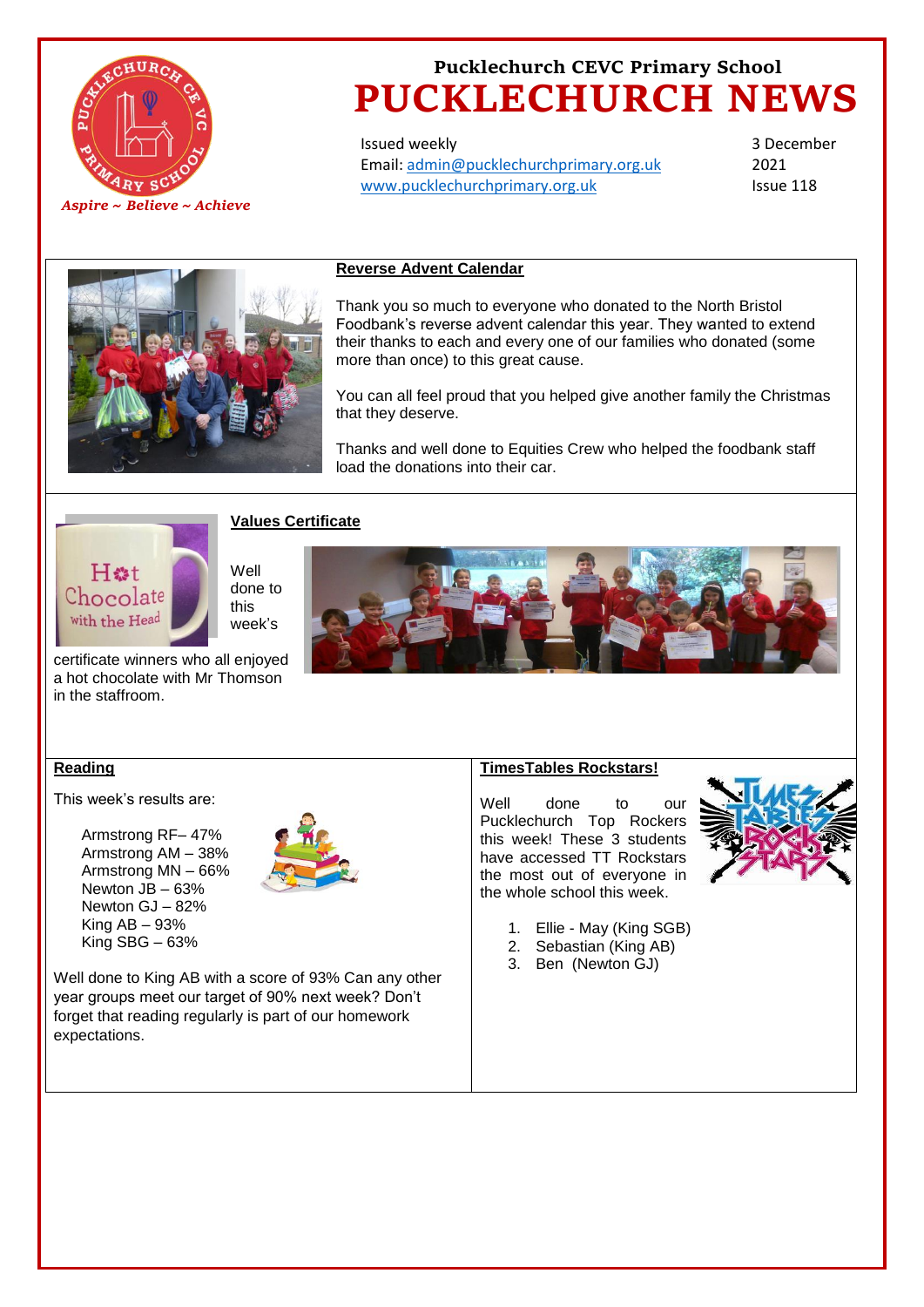

Issued weekly Email: [admin@pucklechurchprimary.org.uk](mailto:admin@pucklechurchprimary.org.uk) [www.pucklechurchprimary.org.uk](http://www.pucklechurchprimary.org.uk/)

3 December 2021 Issue 118

## **Thank you for our Christmas Tree!**

We would like to say a huge thank you to **Elmwood Garden Centre** who kindly donated a beautiful Christmas Tree to the school. Also, they kindly delivered the tree to the school. The tree has been decorated by children across the school and it looks fantastic in our school hall.



# **SEND Coffee Morning**

SEND coffee morning is returning on Monday 6th December 9:30 am-10:30am at Pucklechurch Primary School. Speech and language therapist Sally Grynyer will be joining us to talk about all things related to speech, language, social



would be great to see lots of you there.

# Coffee Morning

communication and autism. All parents are welcome to join us to ask any questions around speech, language and communication. This will be an informal event around a cup of coffee and some mince pies with time to chat, mingle and ask Sally lots of questions. It

# **Thank you for our second Christmas Tree!**

We would like to say a huge thank you to **St Aldams Nursery** who also kindly donated a beautiful Christmas Tree to the school. They also kindly delivered the tree to the school! The tree has been decorated by children from Diversity Crew and it has been entered into the Christmas Tree competition at St.Thomas a

Becket church. Please feel free to visit our entry any time in the next week (see details below).



# **Guest Visitor**

On Monday morning the children welcomed Rev. Richard

Westcott in our **Collective** Worship. He spoke to us about God's generosity and how we should show others this love and kindness. Our children



listened so well and were incredibly respectful.

Thank you Rev. Richard Westcott for your time



Equities Crew were proud to officially hand over all of the school's generous donations to the food bank this week! They have also been helping the school realise that, although we are deserve equal rights in school, we are all amazingly different and unique, too! Well done to Equities Crew for leading our collective worship, which gave us time to reflect on



what makes us special.